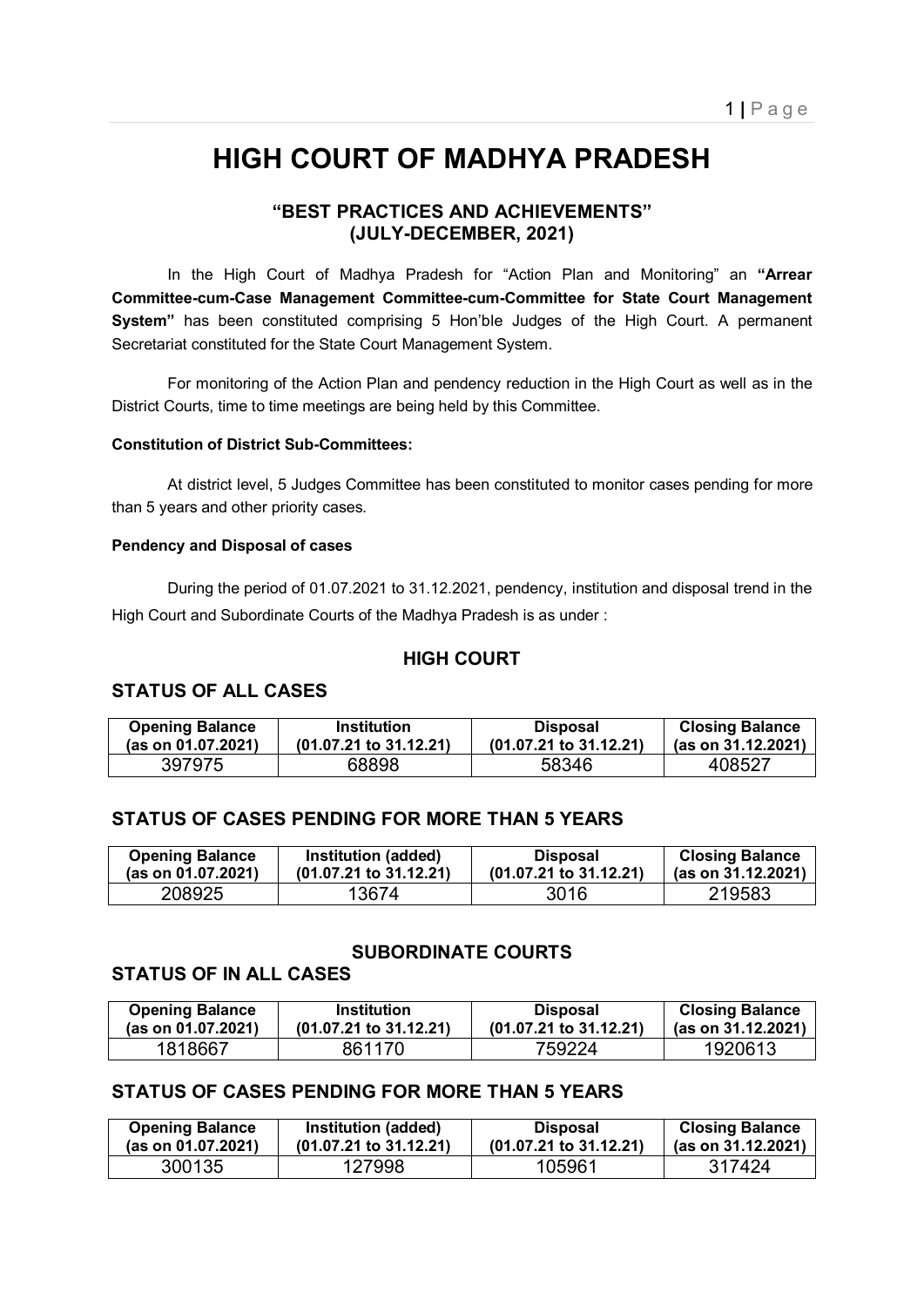# > MAKING FIVE PLUS ZERO A REALITY

## **HIGH COURT**

- During the period from July 2021 to December 2021, old cases were being listed in chronological order on priority basis from oldest to newer as per prevailing "Listing Scheme". Division Benches were also constituted at Principal Seat Jabalpur and Benches at Indore and Gwalior for hearing old Criminal Appeals, in which accused are in jail.
- Old cases, in which application for urgent hearing were filed, were being listed before the respective Benches during the aforesaid period.
- Total 591 Jail Appeals have been disposed of during the aforesaid period, out of which 501 Jail Appeals was pending for more than 5 years.
- Total 109 Stale and Ineffective cases have been disposed during the aforesaid period, out of which 100 State and Ineffective cases were pending for more than 5 years.
- Total 108 cases have been disposed of, which were not live/infructious/petty and which cannot survive during the aforesaid period, out of which, 45 cases were pending for more than 5 years.
- Total 164 Held-up cases have been disposed of during the aforesaid period, out of which 23 Held-up cases were pending for more than 5 years.

#### **SUBORDINATE COURT**

- During the aforesaid period, total 105961 more than 5 years old cases have been disposed of, out of them 11982 cases were 10 years to 20 years and 1164 cases were more than 20 years.
- Earlier the cut off date 30.06.2020 was fixed for disposal of old cases pending for more than 5 years, 10 years and 20 years, but having regard to the limited functioning of the courts due to pandemic of COVID-19, a new cut-off date of 31<sup>st</sup> December 2021 was fixed for clearing the pendency of such cases.

# $\triangleright$  PROCESS RE-ENGINEERING

- $\triangleright$  In pursuance to order passed by the Hon'ble Supreme Court of India in Suo Moto Writ (CRL) No.1/2017 (In Re: To issue certain guidelines regarding inadequacies and deficiencies in Criminal Trails) amendment has been made in the Madhya Pradesh Rules and Orders (Criminal).
- $\triangleright$  In the light of direction dated 16.04.2021 of the Hon'ble Supreme Court in Suo Motu Writ Petition (Crl.) No.2/2020 guideline has been issued in regard to cases filed under section 138 of the Negotiable Instruments Act.
- ▶ Madhya Pradesh Live-Streaming Rules for Court Proceeding, 2021 has been notified.
- $\triangleright$  In the sequence of taking interest in the direction of speedy disposal of cases, High Court of Madhya Pradesh has taken an initiative for amending the working hours of the High Court of Madhya Pradesh. In the same line, amendment in the High Court Rules, 2008 has been published in the M.P. Gazette.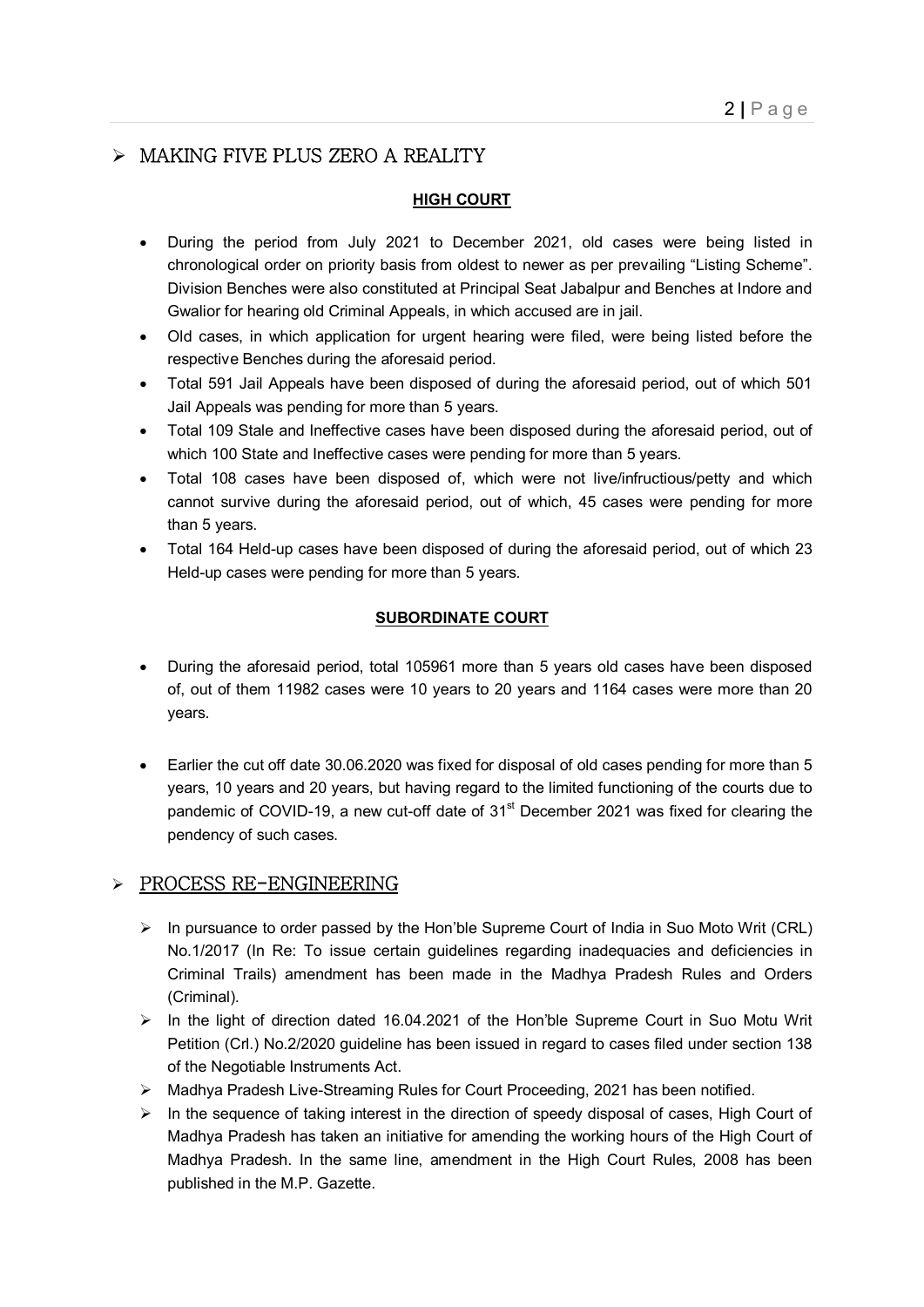# INFRASTRUCTURAL DEVELOPMENT

#### **Availability of Court Complexes, Court Rooms and Residence**

| <b>Particular</b>               | Availability<br>as on 01.07.2021 | Availability<br>as on 31.12.2021 | <b>Actual</b><br>enhancement<br>during the period |
|---------------------------------|----------------------------------|----------------------------------|---------------------------------------------------|
| <b>Court Complexes</b>          | 227                              | 232                              | 05                                                |
| Court Rooms                     | 1518                             | 1530                             | 12                                                |
| Residence for Judicial Officers | 1221                             | 1234                             | 13                                                |

#### **Projects under construction**

.

| <b>Particular</b>               | <b>Project under</b><br>construction<br>as on 01.07.2021 | <b>Project under</b><br>construction<br>as on 31.12.2021 | <b>Project</b><br>completed<br>in the period |
|---------------------------------|----------------------------------------------------------|----------------------------------------------------------|----------------------------------------------|
| <b>Court Complexes</b>          | 15                                                       | 13                                                       | 03                                           |
| Court Rooms                     | 405                                                      | 393                                                      | 15                                           |
| Residence for Judicial Officers | 138                                                      | 126                                                      | 11                                           |

## > HUMAN RESOURCE DEVELOPMENT/FILLING-UP OF VACANCIES

#### **Recruitment of Judicial Officers in the period**

- (i) Main Exam for the 251 posts of M.P. Judicial Service, held on 25.09.2021 and 26.09.2021.
- (ii) Vide order dated 15.02.21 of the Hon'ble Chief Justice, 123 posts of Civil Judge (Entry Level) determined for the year 2021 for which advertisement has been notified on 21.12.2021.
- (iii) For 47 posts (14+33 backlog posts of 5(1)(c) of year 2019) of DJ (EL) through Direct Recruitment Main Exam was held and interview is scheduled on 15.01.22.
- **Recruitment of Officers / Employees in the High Court and District Court Establishment.**
- (i) Recommendation for posting of 115 Assistant Grade-III from the waiting list has been made by the Registry to the Subordinate Courts of the State.
- (ii) Advertisement has been notified on 12.11.2021 for filling up vacancies of Steno Gr. II and III, Assistant Gr. III and Assistant Gr. III (English Knowing) at the establishment of the District Courts.
- (iii) Advertisement has been notified on 26.10.2021 for filling up posts of Class-IV (Driver, Peon, Guard, Waterman and Gardner) in the establishment of the District Courts.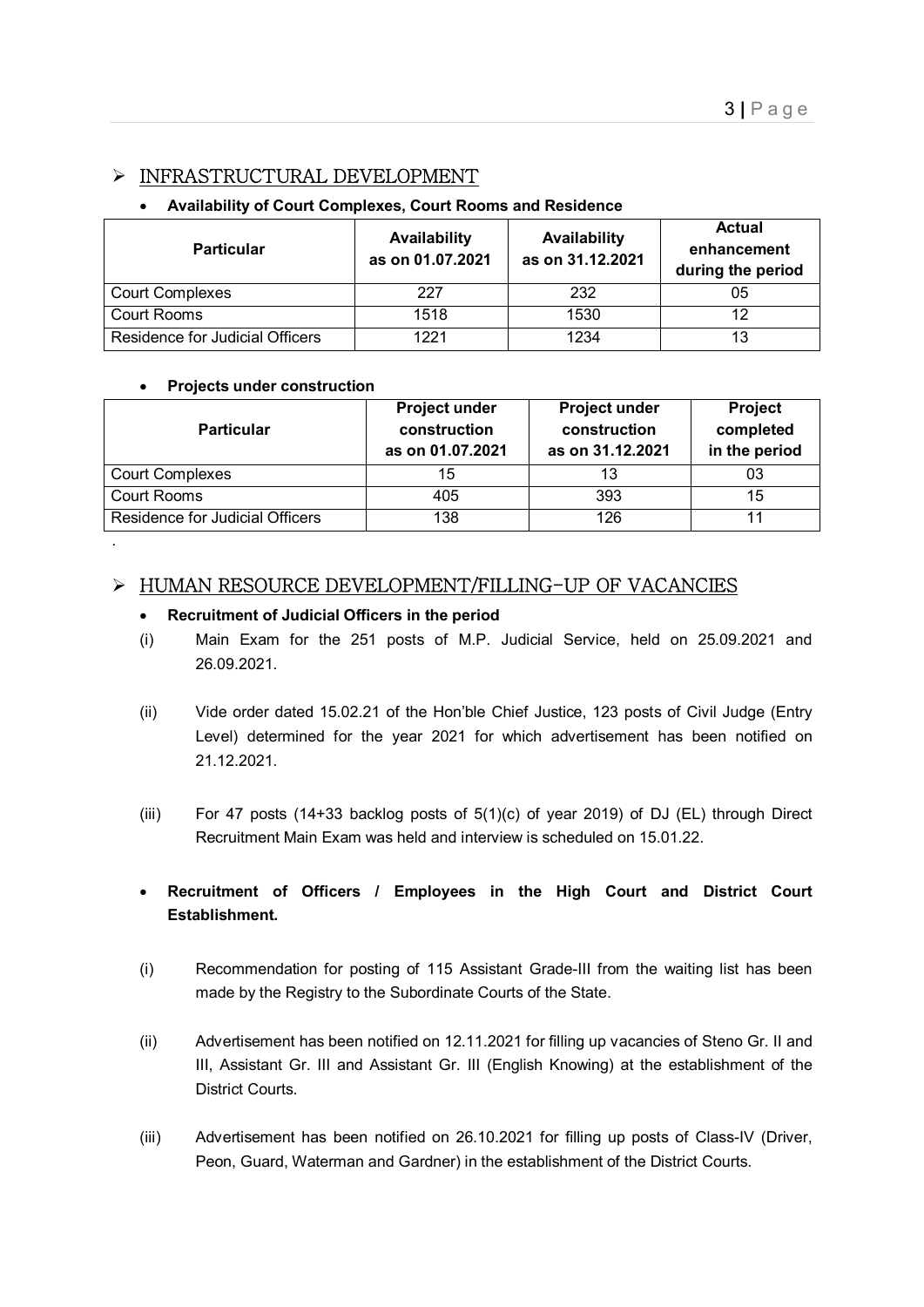# CAPACITY BUILDING - TRAINING FOR THE JUDGES OF THE DISTRICT JUDICIARY AS WELL AS OTHER STAKEHOLDERS OF JUSTICE DISPENSATION SYSTEM.

 As per the approved Academic Calendar for the year 2021, the Academy has to conduct 66 programmes — Induction Training Course for Civil Judges (Entry Level), Institutional Advance Training Course for District Judges (Entry Level) on promotion, Refresher Training Course for Civil Judges and District Judges, In-service/Mid-career Judicial Educational Programmes as well as Judicial Education Programmes for other stakeholders. These Courses/programmes are being conducted as per the Scheme for Judicial Education and Training which came into effect from 1st January 2021.

 The data of training programmes conducted for Judges and other stakeholders for the said period is as follows:

| $\overline{\mathsf{Sr.}}$<br>No. | Name of the Program               | <b>Participants</b>                               | <b>Duration /</b><br><b>Date</b> | <b>Mode of training</b> |
|----------------------------------|-----------------------------------|---------------------------------------------------|----------------------------------|-------------------------|
|                                  |                                   | <b>Training Programs conducted for the Judges</b> |                                  |                         |
| 1                                | Workshop on - Protection          | 120 Judges dealing with                           | 03.07.2021                       | Online and              |
|                                  | of Children from Sexual           | cases under POCSO Act                             | (One day)                        | through other           |
|                                  | Offences Act, 2012                |                                                   |                                  | modes of                |
|                                  |                                   |                                                   |                                  | telecommunication       |
| $\overline{2}$                   | Workshop on - Key issues          | 68 Judges dealing with                            | 17.07.2021                       | $-$ do $-$              |
|                                  | relating to Land Acquisition      | cases under Land                                  | (One day)                        |                         |
|                                  | Laws                              | <b>Acquisition Laws</b>                           |                                  |                         |
| 3                                | Workshop on - Key issues          | 50 Principal Magistrates                          | 24.07.2021                       | $-$ do $-$              |
|                                  | relating to Juvenile Justice      | of Juvenile Justice Board                         | (One day)                        |                         |
| 4                                | Refresher Course of Civil         | 104 Civil Judges Class-I                          | 26.07.2021 to                    | $-$ do $-$              |
|                                  | Judges                            | (on completion of 5 years                         | 30.07.2021                       |                         |
|                                  |                                   | in service)                                       | (One week)                       |                         |
| 5                                | Interactive Session on -          | Judges of all cadre                               | 31.07.2021                       | -- do --                |
|                                  | <b>Identified Legal Issues</b>    |                                                   | (One day)                        |                         |
| 6                                | Refresher Course of Civil         | 99 Civil Judges Class-I                           | 02.08.2021 to                    | $-$ do $-$              |
|                                  | Judges                            | (on completion of 5 years                         | 06.08.2021                       |                         |
|                                  |                                   | in service)                                       | (One week)                       |                         |
| 7                                | Interactive Session<br>on $-$     | 62 Special Judges                                 | 07.08.2021                       | $-$ do $-$              |
|                                  | Kev<br>relating<br>issues<br>to   | dealing with cases under                          | (One day)                        |                         |
|                                  | offences and<br>under<br>trial    | <b>Electricity Act</b>                            |                                  |                         |
|                                  | Electricity Act, 2003             |                                                   |                                  |                         |
| 8                                | Final Phase of Foundation         | 1 District Judge (Entry                           | 09.08.2021 to                    | $-$ do $-$              |
|                                  | Course for the<br><b>District</b> | Level) directly appointed                         | 21.08.2021                       |                         |
|                                  | Judge (Entry Level) (as per       | from the Bar                                      | (Four weeks)                     |                         |
|                                  | old scheme)                       |                                                   |                                  |                         |
| 9                                | Workshop on - Key issues          | 53 Judges dealing with                            | 21.08.2021                       | $-$ do $-$              |
|                                  | relating to Anti-Corruption       | cases under Anti-                                 | (One day)                        |                         |
|                                  | Laws                              | <b>Corruption Laws</b>                            |                                  |                         |
| 10                               | Interactive Session on -          | 62 Special Judges                                 | 28.08.2021                       | $-$ do $-$              |
|                                  | relating<br>Key<br>issues<br>to   | dealing with cases under                          | (One day)                        |                         |
|                                  | offences and trial<br>under       | <b>Electricity Act</b>                            |                                  |                         |
|                                  | Electricity Act, 2003             |                                                   |                                  |                         |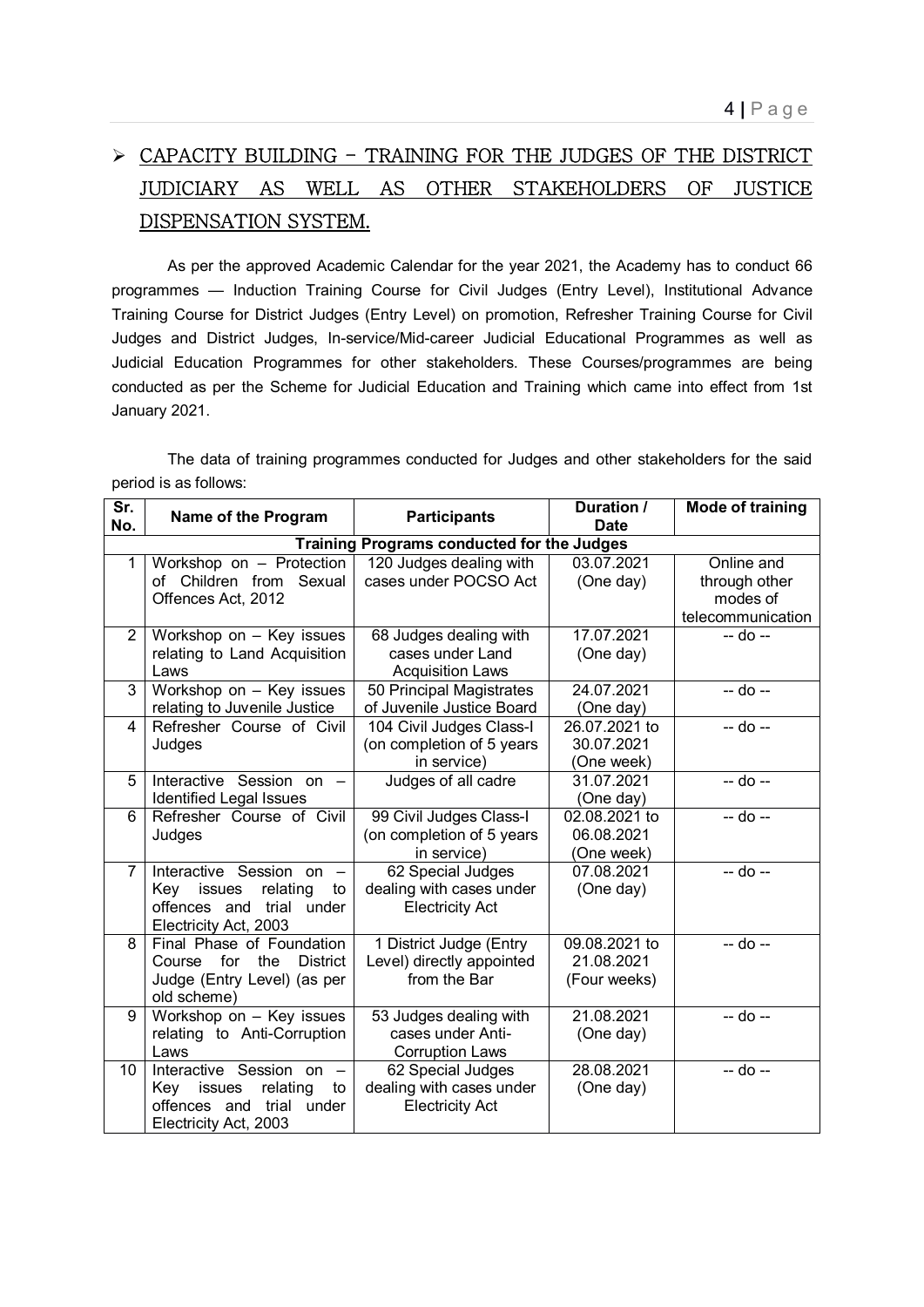| $\overline{\text{Sr.}}$<br>No. | Name of the Program                                                                                                                                  | <b>Participants</b>                                                                                               | Duration /<br><b>Date</b>                   | <b>Mode of training</b>                                      |
|--------------------------------|------------------------------------------------------------------------------------------------------------------------------------------------------|-------------------------------------------------------------------------------------------------------------------|---------------------------------------------|--------------------------------------------------------------|
| 11                             | Advance<br>Institutional<br>Training Course for District<br>Judges (Entry Level) on<br>promotion (as<br>per<br>new<br>scheme)                        | 66 District Judge (Entry<br>Level) appointed on<br>promotion from Civil<br>Judge Class-I                          | 09.08.2021 to<br>04.09.2021<br>(Four weeks) | <b>MPSJA</b>                                                 |
| 12 <sub>2</sub>                | Workshop on - Key issues<br>relating to Family Laws                                                                                                  | 51 Principal / Additional<br>Principal Judges of<br>Family Courts and<br>Judges dealing with<br>matrimonial cases | 04.09.2021<br>(One day)                     | Online and<br>through other<br>modes of<br>telecommunication |
| 13                             | Refresher Course for Civil<br>Judges (Entry Level)                                                                                                   | 48 Civil Judges (Entry<br>Level) of 2019 batch<br>(Group-I)                                                       | 13.09.2021 to<br>17.09.2021<br>(One week)   | <b>MPSJA</b>                                                 |
| 14                             | Interactive session on -<br><b>Identified Legal Issues</b>                                                                                           | 400 Judges of all cadre                                                                                           | 18.09.2021<br>(One day)                     | <b>MPSJA / District</b><br>Headquarters                      |
| 15                             | Refresher Course for Civil<br>Judges (Entry Level)                                                                                                   | 38 Civil Judges (Entry<br>Level) of 2019 batch<br>(Group-II)                                                      | 20.09.2021 to<br>24.09.2021<br>(One week)   | <b>MPSJA</b>                                                 |
| 16                             | Workshop on - Cyber Laws<br>and Electronic Evidence                                                                                                  | 123 Judges of all cadre                                                                                           | 25.09.2021<br>(One day)                     | Online and<br>through other<br>modes of<br>telecommunication |
| 17                             | Interactive session<br>on<br>$\sim$<br>Key<br>relating<br>issues<br>to<br>Criminal<br>Appeals<br>and<br><b>Revisions</b>                             | 90 District Judges (Entry<br>Level)                                                                               | 25.09.2021<br>(One day)                     | -- do --                                                     |
| 18                             | Symposium on Forest and<br>Wild Life Laws                                                                                                            | 104 Judicial Magistrates<br>dealing with cases under<br>Forest and Wild Life Laws                                 | 23.10.2021<br>(One day)                     | -- do --                                                     |
| 19                             | Interactive Session on -<br>Key issues relating to Civil<br>Appeals                                                                                  | 86 District Judges (Entry<br>Level)                                                                               | 30.10.2021<br>(One day)                     | $-$ do $-$                                                   |
| 20                             | Induction<br>Phase<br>Third<br><b>Training Course</b>                                                                                                | 4 Civil Judges, Junior<br>Division of 2020 batch                                                                  | 08.11.2021 to<br>04.11.2021<br>(Four weeks) | <b>MPSJA</b>                                                 |
| 21                             | Interactive session<br>on $-$<br>Key issues<br>relating<br>to<br>Criminal<br>Appeals<br>and<br><b>Revisions</b>                                      | 85 District Judges (Entry<br>Level)                                                                               | 20.11.2021<br>(One day)                     | Online and<br>through other<br>modes of<br>telecommunication |
| 22                             | <b>Special Institutional Course</b>                                                                                                                  | 35 Civil Judges, Junior<br>Division of 2020 batch<br>(Group-I)                                                    | 20.11.2021 to<br>27.11.2021<br>(One week)   | <b>MPSJA</b>                                                 |
| 23                             | Workshop on - Key issues<br>Scheduled<br>relating<br>to<br>Castes<br>Scheduled<br>and<br><b>Tribes</b><br>(Prevention<br>οf<br>Atrocities) Act, 1989 | 49 Special Judges<br>dealing with cases under<br>SC/ST (PA) Act                                                   | 27.11.2021<br>(One day)                     | Online and<br>through other<br>modes of<br>telecommunication |
| 24                             | Special Institutional Course                                                                                                                         | 37 Civil Judges, Junior<br>Division of 2020 batch<br>(Group-I)                                                    | 29.11.2021 to<br>04.12.2021<br>(One week)   | <b>MPSJA</b>                                                 |
| 25                             | Interactive Session on -<br>Key issues relating to Civil<br>Appeals                                                                                  | 84 District Judges (Entry<br>Level)                                                                               | 04.12.2021<br>(One day)                     | Online and<br>through other<br>modes of<br>telecommunication |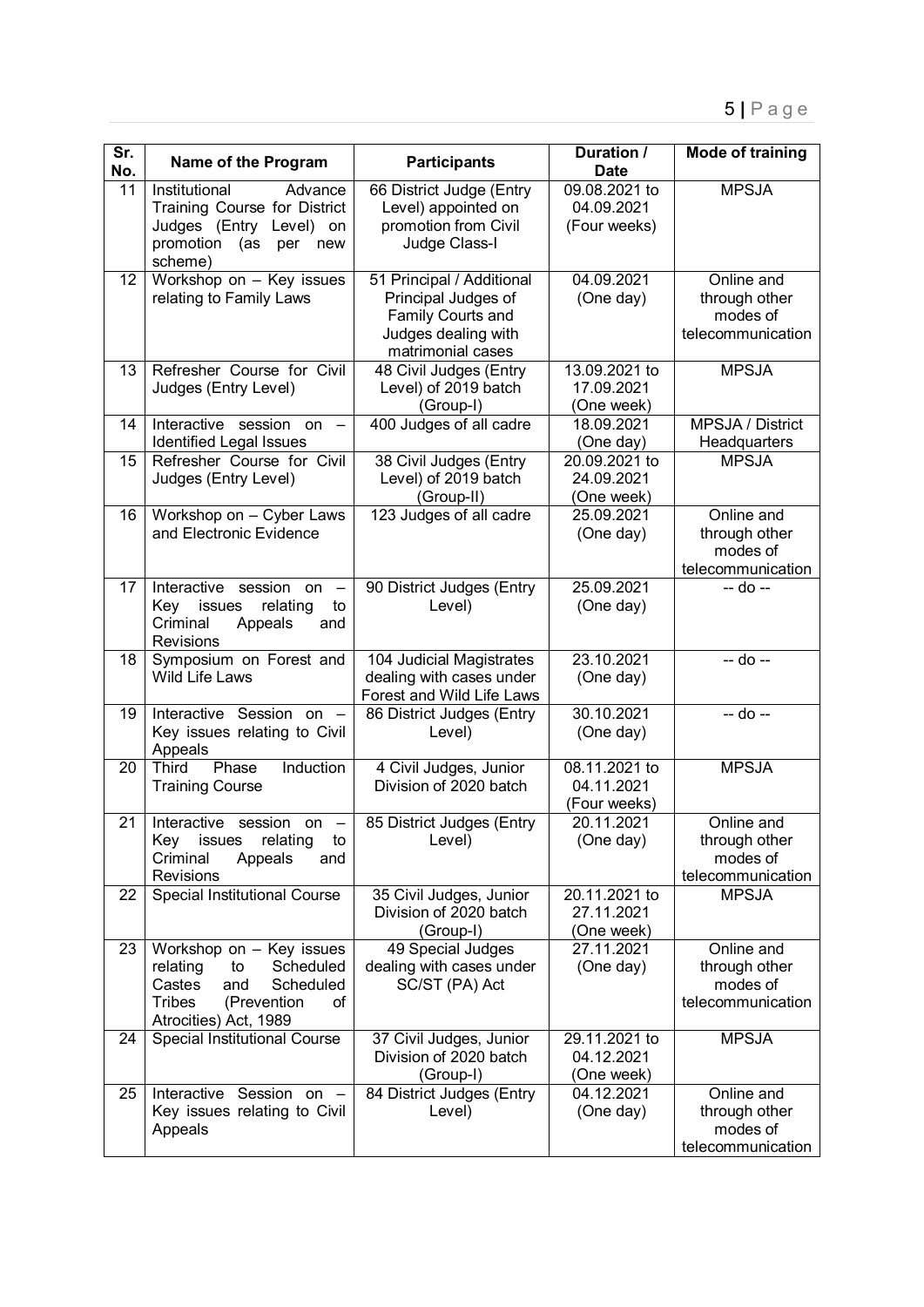| Sr.<br>No. | Name of the Program          | <b>Participants</b>                               | Duration /<br><b>Date</b> | Mode of training  |
|------------|------------------------------|---------------------------------------------------|---------------------------|-------------------|
| 26         | Special Institutional Course | 37 Civil Judges, Junior                           | 06.12.2021 to             | <b>MPSJA</b>      |
|            |                              | Division of 2020 batch                            | 11.12.2021                |                   |
|            |                              | (Group-III)                                       | (One week)                |                   |
| 27         | Special Institutional Course | 41 Civil Judges, Junior                           | 13.12.2021 to             | -- do --          |
|            |                              | Division of 2020 batch                            | 18.12.2021                |                   |
|            |                              | (Group-IV)                                        | (One week)                |                   |
| 28         | Workshop on - Key issues     | 54 Special Judges                                 | 18.12.2021                | Online and        |
|            | relating to Narcotic Drugs   | dealing with cases under                          | (One day)                 | through other     |
|            | Psychotropic<br>and          | <b>NDPS Act</b>                                   |                           | modes of          |
|            | Substance Act, 1985          |                                                   |                           | telecommunication |
|            |                              | Training Program conducted for other Stakeholders |                           |                   |
| 29         | Special<br>for<br>Programme  | 1800 Advocates                                    | 03.07.2021                | Online and        |
|            | Advocates on e-Court         |                                                   | (One day)                 | through other     |
|            | Project                      |                                                   |                           | modes of          |
|            |                              |                                                   |                           | telecommunication |

# $\triangleright$  INFORMATION TECHNOLOGY

# **Scanning & Digitization in the High Court:-**

- Elimination of Digitized records is carried out, in accordance with the rules, by a dedicated team. All freshly filed cases are scanned at Filing Center itself and after digitally signing, the documents are uploaded on Server of the High Court.
- *Digitization of approximately 42.97 Lac files comprising 16.81 Crores pages have been completed. This is a prelude to a paper-less Court (E-Courts)*
- The Digitization of 9229 Law books comprising about 58.04 Lac pages was also completed which is going to help in moving towards the concept of e-Library of the High Court.
- Total 1,92,054 files and 59,65,360 pages have been scanned from July, 2021 to Dec., 2021.

# **Scanning & Digitization in the Subordinate Courts:-**

- For the purpose of digitization of District Court Records, the rules have been framed and notified by the High Court.
- The contract regarding the scanning / digitization of records of District and Tehsil Courts has been executed by the High Court and work of digitization project is under full swing.
- Digitization of approximately 31.19 Crore pages has been completed at 49 locations (44 Districts and 5 Tehsil Courts) and in remaining District and Tehsil Courts, the project is under progress.
- Total 10,45,238 files comprising 7,86,47,121 Crore pages have been scanned from July 2021 to Dec., 2021.

## **E-Filling:-**

- The Facility of e-Filing has been started at High Court and District Courts.
- 5136 Advocates and 421 Litigant in person registered for e-filing process/ system.
- 369 Advocates and 172 Litigants in person registered for e-filing from July 2021 to Dec., 2021.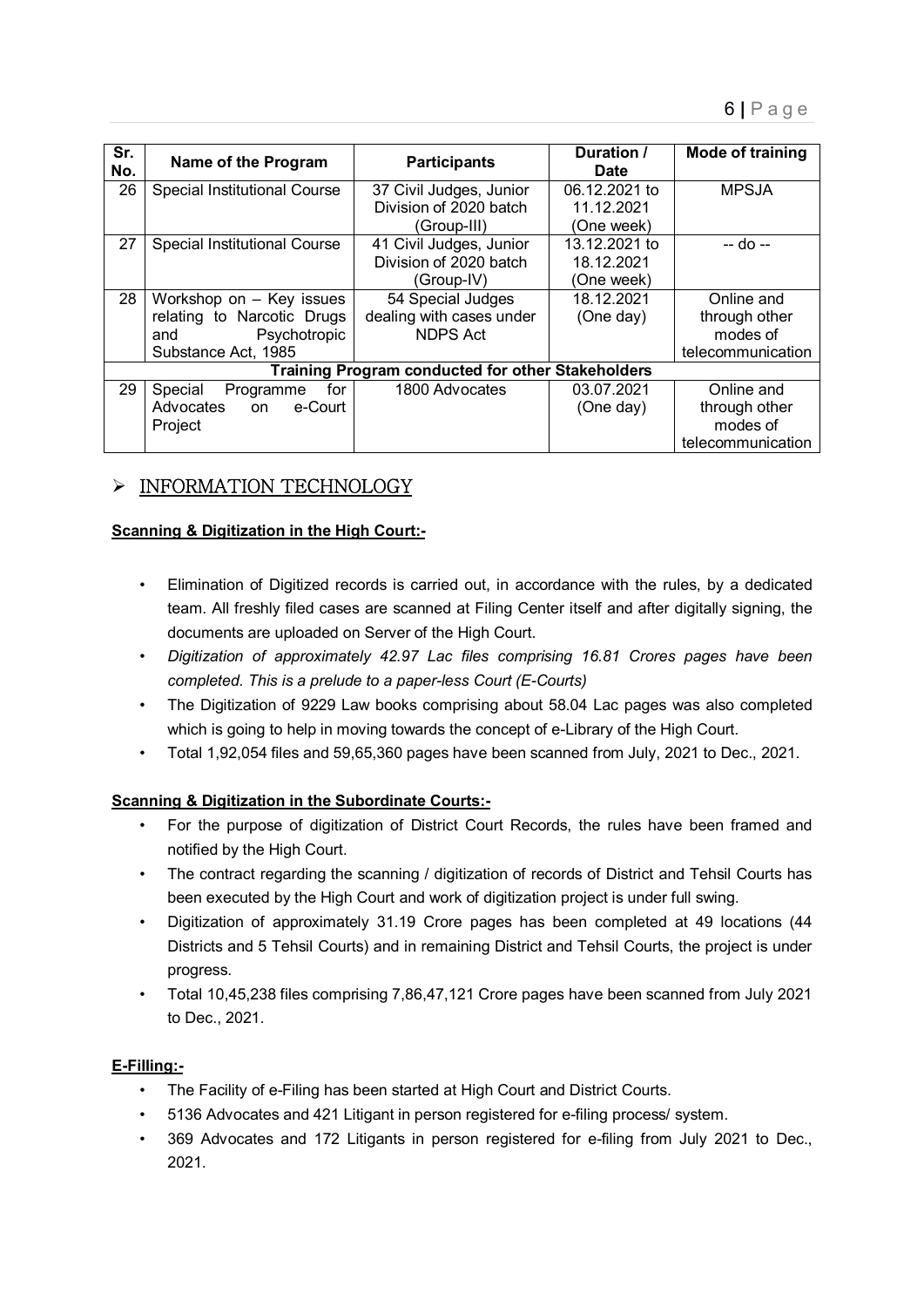- 8192 Number of Cases filed at the High Court of Madhya Pradesh through e-filing from July 2021 to Dec., 2021.
- E-Filing of 609 cases done as on 31st December 2021 at District Courts in the State.
- E-Filing of 210 cases done for the period from July 2021 to Dec., 2021 in District Courts in the State of Madhya Pradesh.
- In the CMIS Software of the High Court, the facility of e-filing is available since 2015, but it was rarely used by the advocates. After lock-down due to COVID-19, a further guideline was issued on 16th April 2020. From that date, this facility is effectively being used by the advocates. Apart from e-filing, the facility of e-mail on official-ID was made available to the advocates and the parties for placing their urgent matters. Now, e-mail facility has been withdrawn and e-filing system is working effectively. The e-filing rules have been published on 06-06-2020.
- **In the Subordinate Courts**, during the lock-down period, the guidelines were issued and efiling through e-mail on official ID was made available to the advocates and their parties for placing their urgent matters. The facility of e-filing is in-built in the CIS 3.2 software, the implementation of the same is completed.

## **E-Court Fee:-**

- E-Court Fee Module is operational from 15th December 2017.
- Number of on-line transactions for deposit of e-Court fees **at High Court** from 1<sup>st</sup> July 2021 to 31st December 2021 are near about *31,488* in numbers and total amount of Court Fees deposited through on-line transaction is Rs. *3,58,80,422*.
- A total amount of Court Fees deposited through on-line transaction **at District Courts** from 1st July 2021 to 31st December 2021 is Rs. *35,67,86,271/-*.
- Installation of near about *300* Point of Sale (PoS) Machines, at all locations including District courts and Tehsil Courts, for making online payment of court fees in the State of Madhya Pradesh.

## **Other Online Payment:-**

• The facility for making online payment pertaining to court fees, RTI application, copying and other deposits is available with the website of the High Court and State Treasury Department.

## **Special feature developed in CIS**

- E-charge sheet document available for court user.
- E-filing PDF document available in court user module.
- Covid 19 modules developed for covid-19 period cause list.
- ICJS related FIR and Charge sheet search option available in NJDG portal.
- Created New Bailiff /Process Master in the NSTEP web portal in https://nstep.ecourts.gov.in/nstep district admin process. This is District admin user process.
- Malkhana module updated with the Malkhana.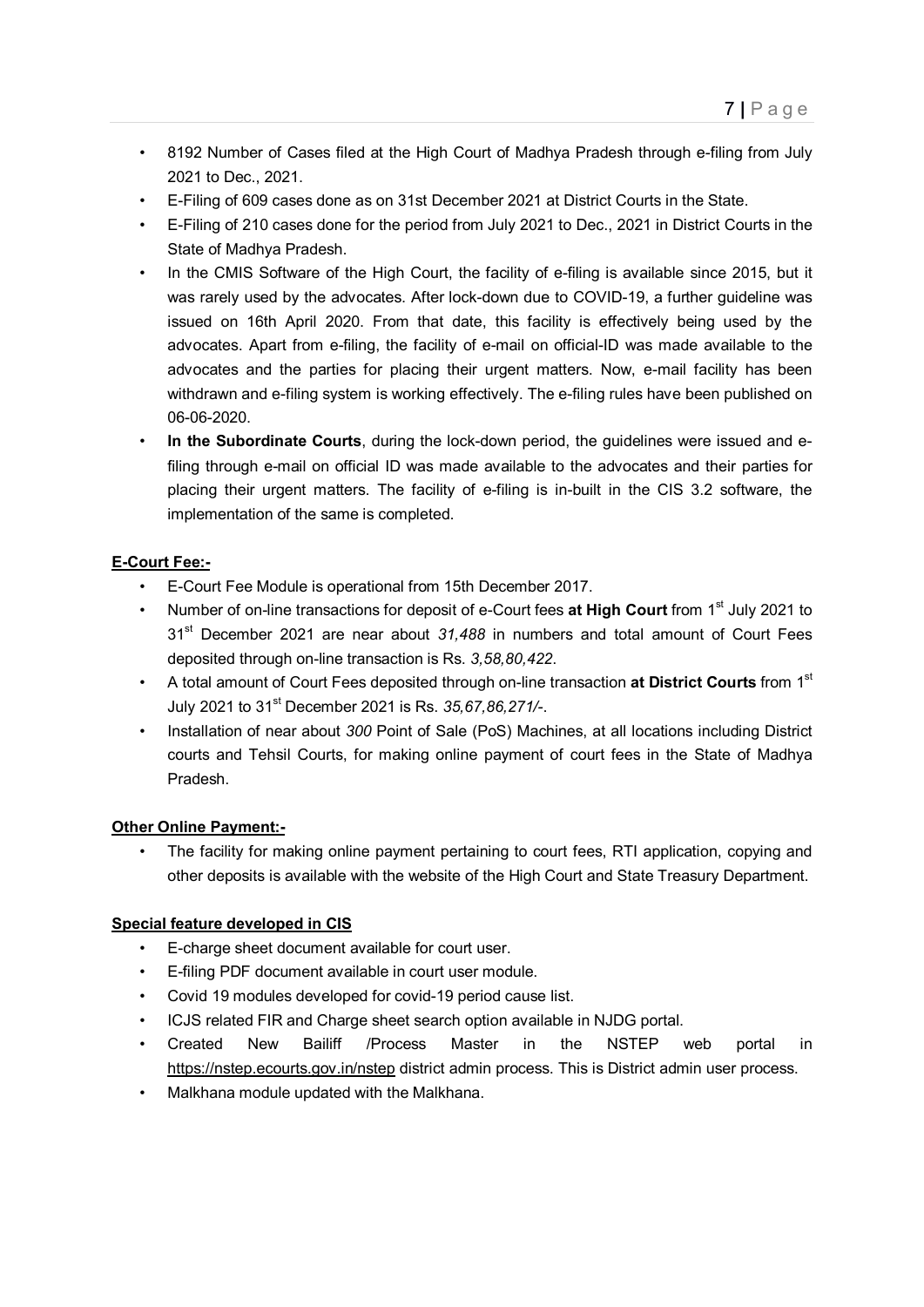# Technological achievements during last six months from 01<sup>st</sup> July, 2021 to 31<sup>st</sup> December, **2021:-**

- Virtualization Software (VM Ware) is implemented in the High Court of Madhya Pradesh.
- NAS (Network attached storage) of Make: Dell NX3240 (Total of 100TB+300TB) is installed at Madhya Pradesh State Data Centre (MPSDC) Bhopal.
- Enhancement in Internet Lease Line from 100 Mbps to 200 Mbps at High Court of Bench at Indore and Gwalior.
- Installation of 100 MBPS of MPLS-VPN connectivity in between High Court of Madhya Pradesh, Jabalpur and its Bench at Indore and Gwalior.
- Implementation of National Service and Tracking of Electronic Process (NSTEP) with the help of Smart phones at District Courts and Tehsil Courts in the State of Madhya Pradesh has been completed.
- Implementation of secure Internet Wi-Fi network at High Court of Madhya Pradesh, Jabalpur and its Benches at Indore and Gwalior. This facility would be available not only to the Judges but also Advocates, Registry Officers and Staff and also the litigants.
- Integration of Land Record database with CIS software under "ease of doing business" project.
- High Court of Madhya Pradesh, Jabalpur on 1st March 2021 has launched "Mobile app ". In continuation to above, on 21st September 2021 the mobile App version 2.0 has been launched.
- The version 2.0 is having case related information of District Courts and Tehsil Courts. With the help of mobile App Version 2.0 the users /stakeholders may easily pay online court fees/ copying fees of the High Court and District Courts. There is also provision to deposit fines and forfeitures, service fees, various receipts, rents, RTI fees, Civil Court Deposits etc. through online mode. One of the most important features of this App is that now it is available in bilingual language i.e. Hindi and English, which will help the users of the High Court and District Courts to use the App easily.
- Implementation of "pagination software" for all the respective stake holders.
- In pursuant to order passed by the Hon'ble Supreme Court in Suo Motu Writ Petition (Civil) No. 4/2021 In Re: Delay in Release of Convicts after Grant of Bail, a module has been developed by IT wing of the High Court for instantly sending all digitally signed Orders/Judgements passed by the High Court by automatic email system to the respective District Courts, Presiding officer of respective courts and also to Superintendent of Police which shall also become available on login ID of the Subordinate Courts and respective departments.
- The integration of the e-Court services has been completed with Government of M.P. "Lok Sewa Kendra" by IT Department of the State Government and IT Team of the High Court. The e-court services would be available to people through more than 450 "Lok sewa Kendra" across the State.
- The District Court Reporting System has been developed. With the help of this system various types of reports will be generated. Also, under this system, a module has been developed regarding Judicial Officers of Subordinate Courts in the State of Madhya Pradesh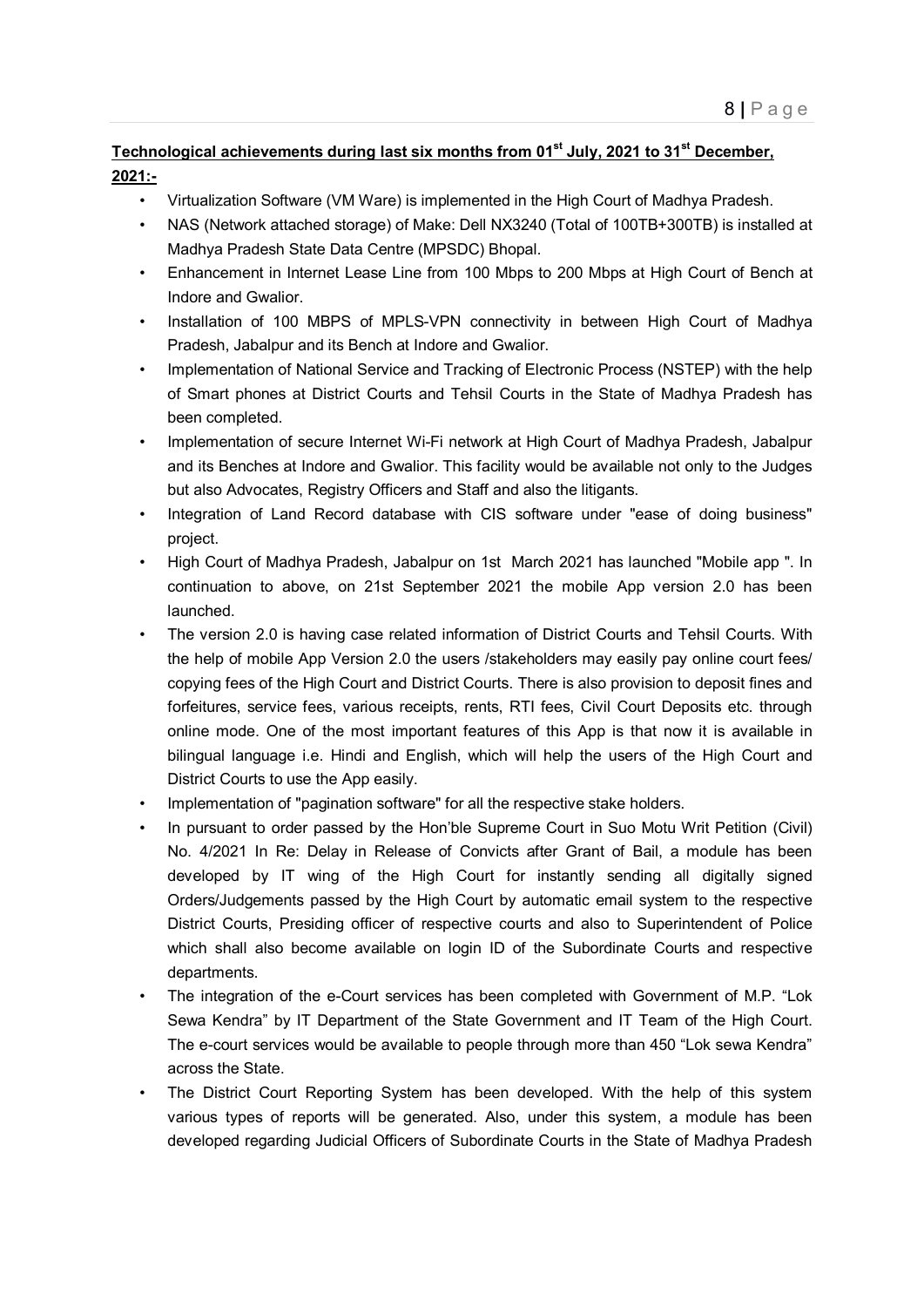showing the work done by them for a particular period and what was the performance/grade of their predecessors during the corresponding period in the past.

- The High Court of Madhya Pradesh emphasized its desire for establishing Web conferencing solutions delivered as Software-as-a-Service (SaaS) based Video conferencing solution.
- Development of Document Management System Software for file tracking and compliance of Orders.
- Implementation of ILR Software, MPSJA/JOTI Journal application, Employee Information System, Online RTI application module, Facilitation Centre, Centralized Filing and Service Centre and E-Copying Module.
- Online Exam Counselling Module is used to allot seat to selected candidates according to the merit list. The candidate having more score will get first chance and if two candidates are having same score then candidate merit list is decided on the basis of date of birth. If any candidate is not present at the time of counselling, withheld option is available in the Software. By using this option, the present candidate is sent to waiting list and next candidate will get a chance to select the seat. Candidate can see the availability of seat in different location while selecting seat.
- Bilingual Official Website of the High Court and District Courts has been developed. Also, the website of Family Courts and State Judicial Academy has been developed by the High Court team.
- GPS based digital clocks have been installed at High Court of M.P. to ensure one time at all places in the Court premises.
- Mobile based attendance marking system (SARTHAK APP) for the officials and the employees of the District Judiciary has been started recently.
- Integration of ICJS (Inter Operable Criminal Justice System) (FIR details) is completed at District Courts in the State of Madhya Pradesh.  $I^{st}$ ,  $II^{nd}$  and  $III^{rd}$  ICJS awards have been won by the pillars of Police, Prosecution and Forensic Department respectively, under the monitoring and guidance of the e-Court Committee of the High Court of Madhya Pradesh.
- Integration of investigating officer's database has been maintained in Crime and Criminal Tracking Networks System of Police Department (CCTNS) with the database of the District and Tehsil Courts.

# ENCOURAGING ADR

## **HIGH COURT**

• National Lok Adalat

| National Lok Adalat | Cases disposed of          | Persons benefitted | Amount of settlement |
|---------------------|----------------------------|--------------------|----------------------|
| held in the period  | in the National Lok Adalat | by Lok Adalat      | through Lok Adalat   |
|                     | 3546                       | 15105              | 20.88.82.142         |

• Information regarding camps / Programs organized for legal aid and advice

| nt<br>كamps<br>M<br>uue. | nu o o<br>cianes<br>¬ь. |
|--------------------------|-------------------------|
|                          | $\sim$<br>v,            |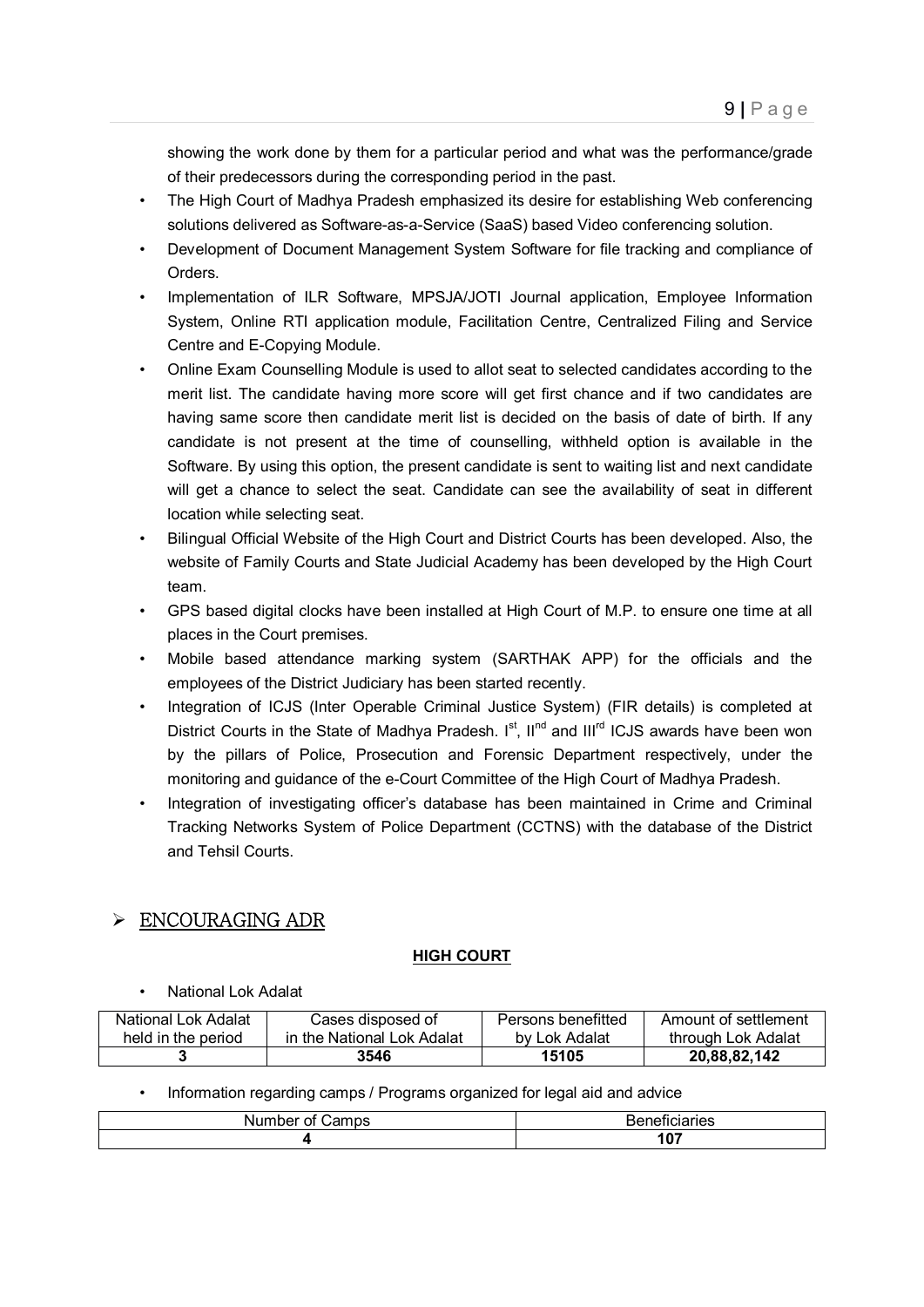• Information regarding Mediation

| Number of cases       | Number of cases               |
|-----------------------|-------------------------------|
| referred to Mediation | Disposed of through Mediation |
| 96                    | 36                            |

#### **DISTRICT COURT**

• National Lok Adalat

| National Lok Adalat | Cases disposed of          | Persons benefitted | Amount of settlement |
|---------------------|----------------------------|--------------------|----------------------|
| held in the period  | in the National Lok Adalat | by Lok Adalat      | through Lok Adalat   |
|                     | 343787                     | 1297677            | 24,29,74,54,484      |

|  | Information regarding camps / Programs organized for legal aid and advice |  |
|--|---------------------------------------------------------------------------|--|
|  |                                                                           |  |

| കamps<br>Number of $\theta$ | <b>Beneficiaries</b> |  |  |
|-----------------------------|----------------------|--|--|
| 1095                        | 1000007<br>LLLJJU I  |  |  |

| Information regarding Mediation |                               |
|---------------------------------|-------------------------------|
| Number of cases                 | Number of cases               |
| referred to Mediation           | Disposed of through Mediation |
| 26592                           | 4098                          |

#### **Community Mediation Training Programme**

 From July 2021 to December 2021, the M.P. State Legal Services Authority has organized 01 on-line Community Mediation programme of 20 hours as under :

| SI.<br>No. | Date of<br><b>Training</b> | Name of<br><b>Community</b>        | <b>Districts</b> | No. of<br><b>Participants</b> | District n here<br><b>Community</b><br><b>Centres</b><br>inaugurated |
|------------|----------------------------|------------------------------------|------------------|-------------------------------|----------------------------------------------------------------------|
|            | 18.11.2021 to              | Bohara, Jain, Balmiki, Bramhan,    | Indore           | 75                            |                                                                      |
|            | 04.12.2021                 | Kori, Bairwa, Nema, Gujrati, Pasi, |                  |                               |                                                                      |
|            |                            | Bangali, Agrawal, Muslim,          |                  |                               |                                                                      |
|            |                            | Sikkha, Gahoi, Yadav & Ahirwar     |                  |                               |                                                                      |

#### **VICTIM COMPENSATION SCHEME**

#### **Statistical information in respect of Victim Compensation Scheme u/s 357- a Cr.PC Statistical information from July 2021 to December 2021**

| No. of<br>applications<br><b>Received</b><br>directly by<br><b>Legal Services</b><br><b>Institutions</b><br>(A) | No. of<br>applications/orders<br>marked/directed<br>by any Court<br>(B) | <b>Total No. of</b><br>applications<br>received<br>including<br>Court<br>orders<br>$(A+B)$ | No. of<br>applications<br>decided | No. of<br>applications<br>pending | Total<br><b>Settlement</b><br><b>Amount</b> |
|-----------------------------------------------------------------------------------------------------------------|-------------------------------------------------------------------------|--------------------------------------------------------------------------------------------|-----------------------------------|-----------------------------------|---------------------------------------------|
| 169                                                                                                             | 401                                                                     | 570                                                                                        | 732                               | 371                               | 5,34,98,900/-                               |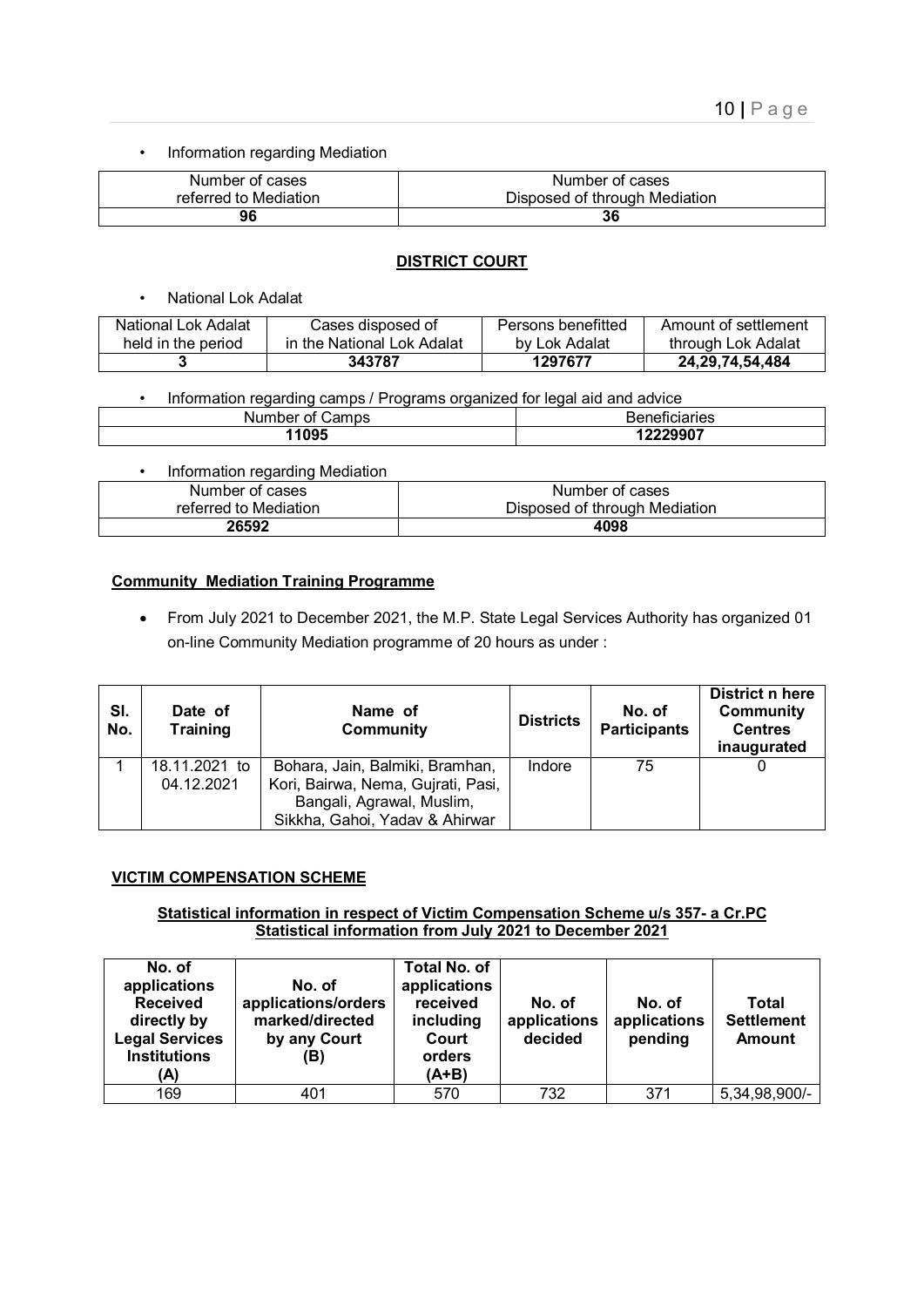#### **Statistical information in respect of training programmes:**

| S.No. | <b>Training programme</b><br>conducted | No. of training programme<br>conducted | No. of<br><b>Participants</b> |
|-------|----------------------------------------|----------------------------------------|-------------------------------|
|       | Panel Lawyers                          | 120                                    | 1855                          |
|       | Para-legal Volunteers                  | 165                                    | 3196                          |

#### **Report of the Legal Services Clinics:**

| S.No.          | <b>Institution / Place</b>                                                                                                | No. of Legal<br><b>services</b><br>Clinics/ village<br>Legal Care<br>and Support<br>Centers: | No. of persons<br>visited the<br><b>Legal Services</b><br><b>Clinics/Village</b><br><b>Legal Care</b><br>and Support<br><b>Centres:</b> | No. of persons<br>'Provided<br>assistance in<br><b>Legal Services</b><br><b>Clinics/Village</b><br><b>Legal Care</b><br>and Support Centres: |
|----------------|---------------------------------------------------------------------------------------------------------------------------|----------------------------------------------------------------------------------------------|-----------------------------------------------------------------------------------------------------------------------------------------|----------------------------------------------------------------------------------------------------------------------------------------------|
|                | College/Universities                                                                                                      | 90                                                                                           | 1126                                                                                                                                    | 1082                                                                                                                                         |
| $\overline{2}$ | Villages                                                                                                                  | 333                                                                                          | 3432                                                                                                                                    | 2567                                                                                                                                         |
| 3              | <b>Community Centres</b>                                                                                                  | 163                                                                                          | 530                                                                                                                                     | 136                                                                                                                                          |
| 4              | Courts                                                                                                                    | 61                                                                                           | 3822                                                                                                                                    | 1723                                                                                                                                         |
| 5              | Jails                                                                                                                     | 123                                                                                          | 2413                                                                                                                                    | 1989                                                                                                                                         |
| 6              | JJB.                                                                                                                      | 48                                                                                           | 837                                                                                                                                     | 565                                                                                                                                          |
| 7              | <b>Others</b><br>(Hospitals, Collectorate,<br>CWC, OSC, Police Station,<br>Tribunal, Janpad Panchaya,<br>Women Help Desk) | 269                                                                                          | 4434                                                                                                                                    | 3464                                                                                                                                         |
|                | Total                                                                                                                     | 1087                                                                                         | 16594                                                                                                                                   | 11526                                                                                                                                        |

#### **Launch of ODR Platform- A Ray of Hope for Online Resolution of Disputes :**

- M.P. State Legal Services Authority has e-inaugurated on-line Dispute Resolution Platform as a pilot project in three districts. With this inauguration, Madhya Pradesh became the first State in India to use on-line Dispute Resolution Platform as a medium to settle disputes through Mediation.
- With the launch of this platform, the people will be able to resolve their disputes from within the security of their homes. For this purpose, M.P. State Legal Services Authority has identified and trained community mediators who are working as volunteers in the system while SAMA, an online Dispute Resolution Platform recognized by the Ministry of Law and Justice Government of India shall render technical support.
- With this initiative, we foresee a quantum difference in increasing accessibility to justice for people across barriers of physical distances.

#### **On-line pre-litigation mediation started in matters referred through Police Urja Mahila Help Desk :**

 On-line Pre-litigation Mediation has been started in Indore, Bhopal and Gwalior in the matters referred from Police Urja Mahila Help Desk under the project initiated by MPSLSA with coordination of SAMA Digital Platform.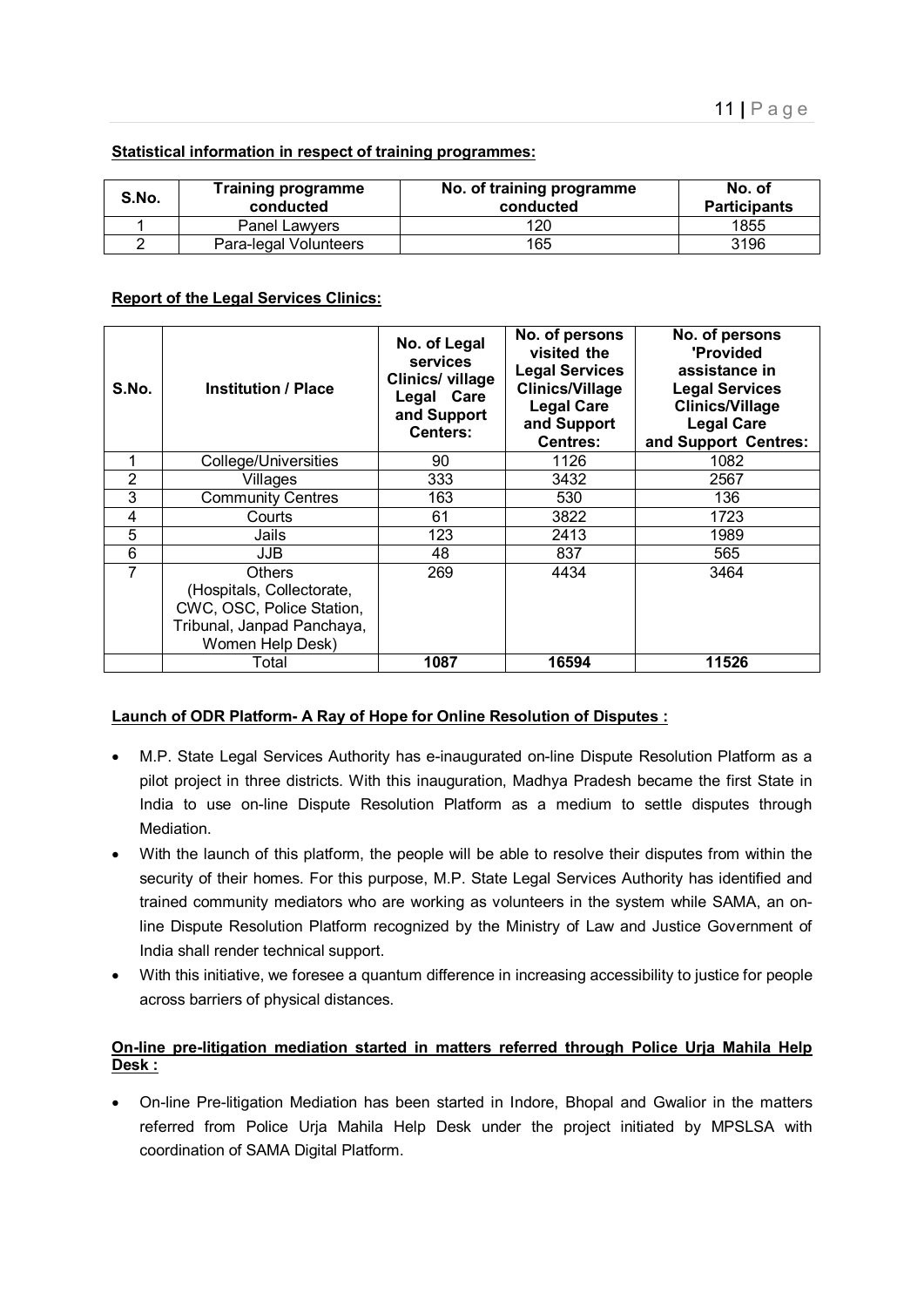- In a unique initiative, the M.P. State Legal Services Authority coordinated with the Urja Mahila Help Desks for redressal of grievances received directly to desks and through Dial- 100. From such grievances matters which are fit for mediation will be referred for on-line Pre-litigation Mediation through SAMA Digital Platform to trained mediators/trained community mediation volunteers listed by MPSLSA.
- This step is particularly relevant in the Covid era where people find it difficult to either visit the court or to file a complaint at the police station.
- With this small but relevant step, it would be possible to secure accessibility to justice through online modes to needy people even through on-line mode.

#### **Blood Donation Campaign :**

- Madhya Pradesh State Legal Services Authority launched blood donation campaign throughout the State in coordination with the Health Department. In the period between 26th June to 7th July 2021, 4713 units of blood have been donated while some districts have organized camps in this month.
- The outcome of this campaign has been hailed by all as an important step to provide accessibility to good public health to all persons. It is noteworthy that a decision to donate blood can save not just one but several lives when it is separated into its components for use by patients with specific conditions.

#### **Helping Hands in Pandemic:**

• Taking note of the scarcity of oxygen when the country was hit by the 2nd Corona Wave and anticipating the possibility of the 3rd corona wave hitting the country in the near future, M.P. State Legal Services Authority coordinated with good Samaritans *"Indian Association of Physician of Indian Origin"*(AAPI) who donated Ten Oxygen Concentrators priced at around Rs. 08 Lacs for the public health. On 08th July 2021, the Hon'ble Executive Chairman handed over the concentrators to CMHO, District Jabalpur.

#### **Launching of "Informative Display Boards" :**

- M.P. State Legal Services Authority and the Postal Department coordinated and collaborated for publicity of schemes related to legal aid services through "Informative Display Boards" for the Protection of Children from Sexual Offenses Act 2012 (POCSO), Criteria for giving legal Services under Section 12 of Legal Services Authority Act, 1987 and about the rights of common people or person arrested by police and other schemes qua Madhya Pradesh Crime Victim Compensation Scheme 2015, availability of NALSA's Legal Services App etc. The "Informative Display Boards" would be display at each and every post offices across the state.
- Through these Informative Display Boards information regarding Free Legal Aid Services, Rights and Duties will be provided to the weaker sections of society upto remote areas through Post Offices. Along with this, information regarding services available through NALSA Mobile Legal Services Application will also be made available to the public.